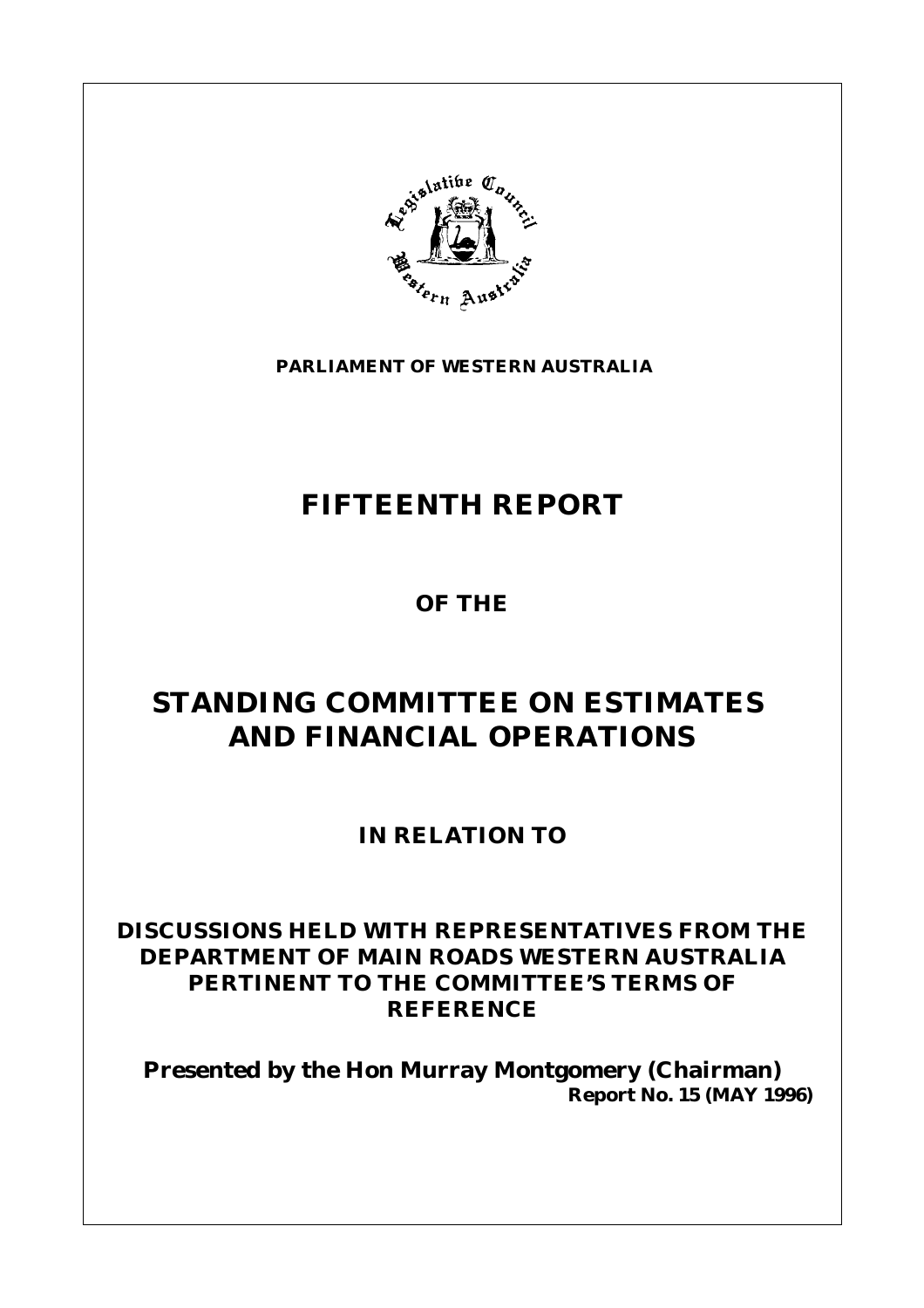#### **STANDING COMMITTEE ON ESTIMATES AND FINANCIAL OPERATIONS**

The Standing Committee was established on December 21 1989 with the following terms of reference:

- 1. There is hereby appointed a Standing Committee to be known as the *Estimates and Financial Operations Committee.*
- 2. The committee consists of 5 members.
- 3. The functions of the Committee are to consider and report on:
	- (a) the estimates of expenditure laid before the Council each year; and
	- (b) any matter relating to the financial administration of the State.
- 4. The Committee shall report on the estimates referred under clause 3 by or within one sitting day of the day on which the second reading of the *Appropriation (Consolidated Fund) Bill* is moved.
- 5. For the purposes of clause 3(a), the House may appoint not more than 6 members at any stage of its examination.
- 6. A reference in clause 3 to "estimates of expenditure" includes continuing appropriations, however expressed, that do not require annual appropriations.
- 7. The Committee may initiate investigations under clause 3(b) without prejudice to the right of the Council to refer any such matter.

#### **Members of the Committee:**

Hon Murray Montgomery (Chairman) Hon Bob Thomas Hon Muriel Patterson Hon Mark Nevill Hon Iain MacLean

#### **Staff of the Committee:**

Mr Vick Kristoff (Advisory/Research Officer)

#### **Previous Reports of the Committee:**

See Appendix III

#### **Address:**

Parliament House, Perth WA 6000, Telephone 222 7222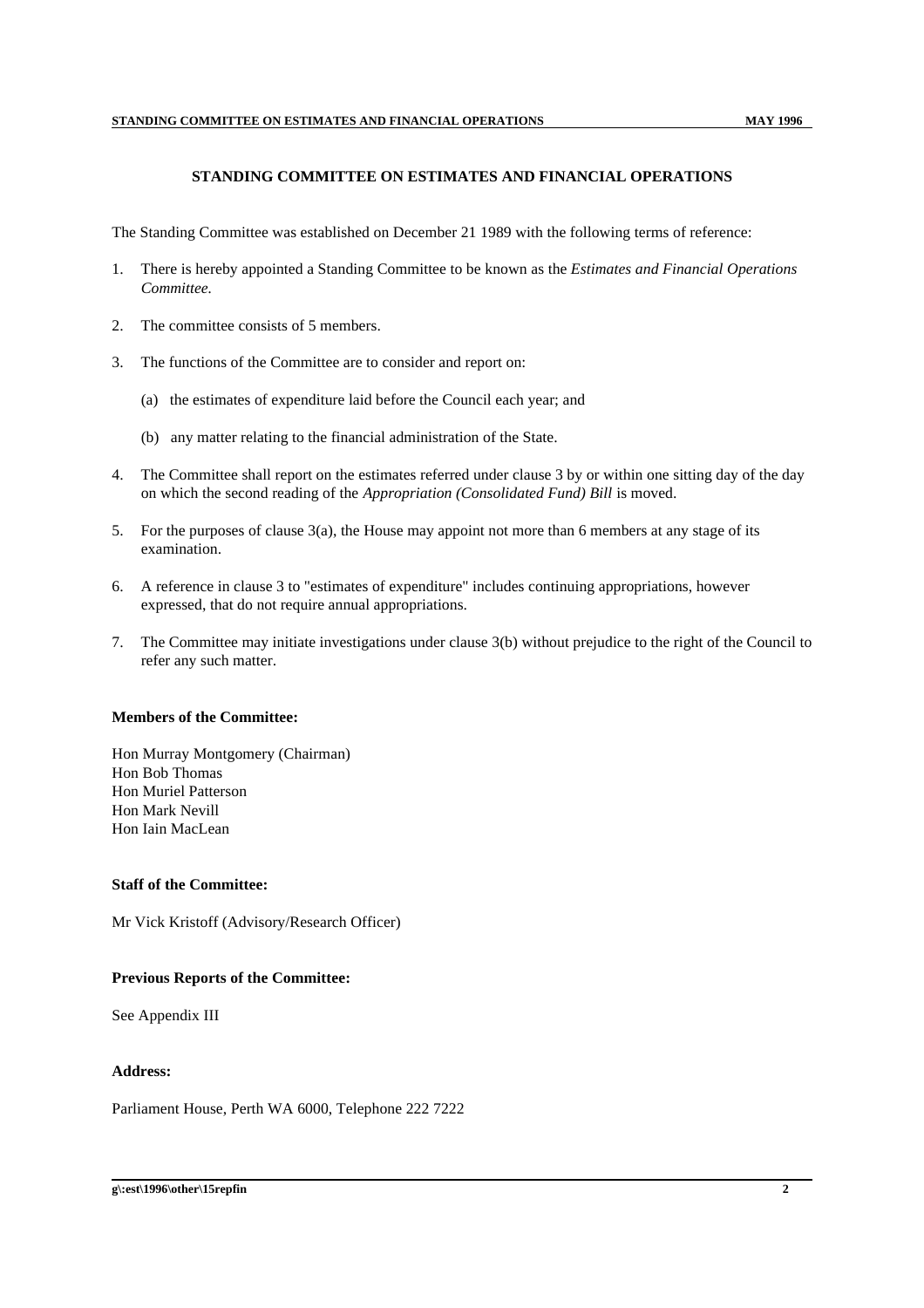## **ACKNOWLEDGMENT**

The Committee would like to thank the Commissioner of Main Roads, Dr Ken Michael and the Main Roads Director of Corporate Services, Mr Des Warner for their attendance at the meeting and the frankness of their comments.

The Committee would also like to express their gratitude to those Main Roads officers who contributed their time and effort in collating the technical and other data provided to the Committee during its inquiry.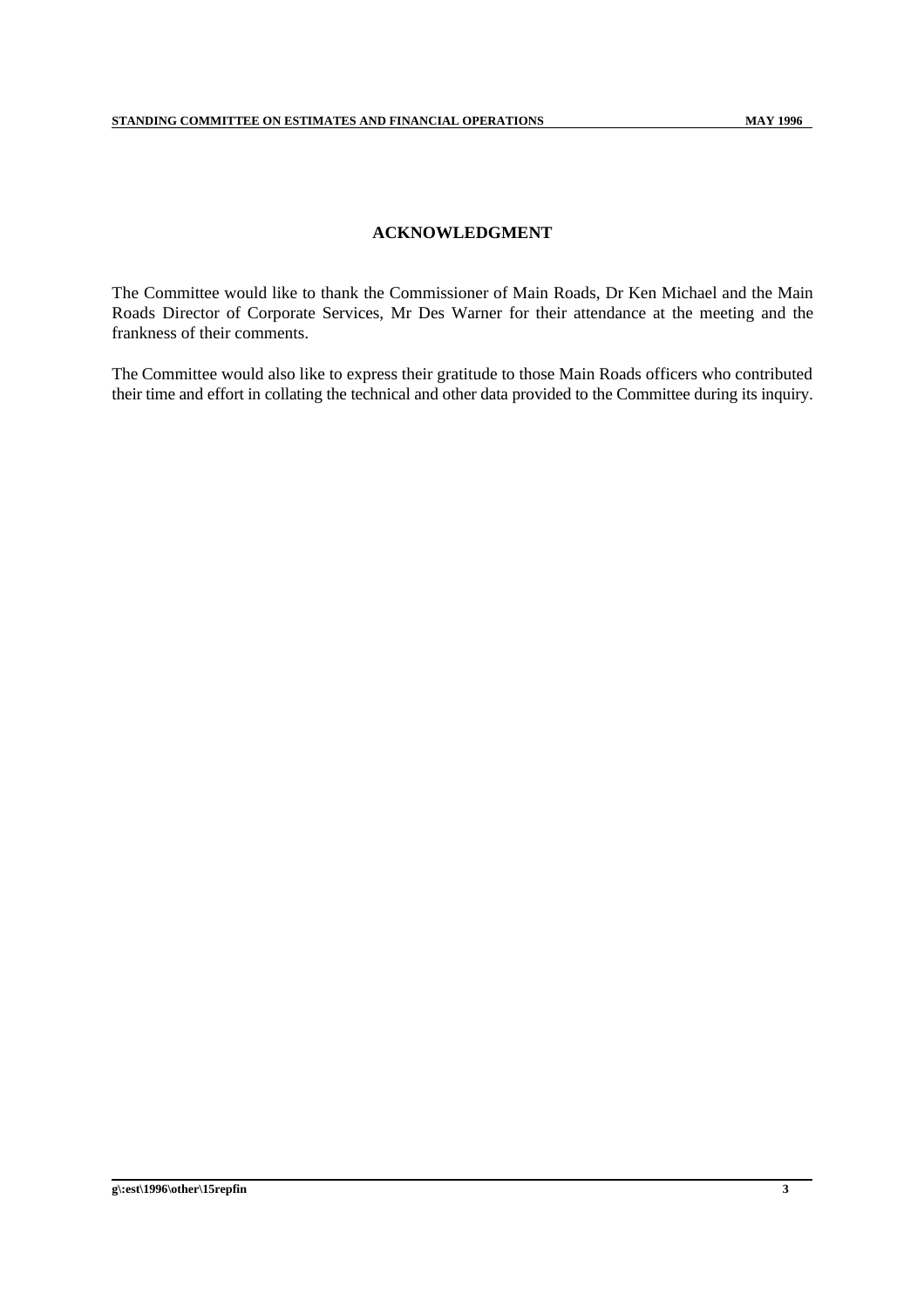During the course of its deliberations, the Standing Committee on Estimates and Financial Operations ("the Committee") resolved to ask Main Roads Western Australia to attend a meeting of the Committee for purposes of discussing various matters pertinent to its terms of reference, namely, consideration of any matter relating to the financial administration of the State.

The meeting took place on Thursday, 26 October 1995, with the Commissioner of Main Roads, Dr Ken Michael and the Main Roads Director of Corporate Services, Mr Des Warner.

Areas of specific interest to the Committee were road funding sources during the past 10 years and the question of tied and untied Commonwealth and State funds. The Committee also used this meeting as an opportunity to gain at first hand, a clarification and/or understanding of various other topics of general interest.

The Committee believes the meeting successfully achieved its purpose in providing Members with a detailed insight into road funding in particular, and various other matters which were previously unclear.

Appendix I provides a summary of the matters discussed during the course of the meeting.

Appendix II provides a title description of the documentation also provided for Committee perusal.

#### **CONCLUSION**

In the context of the vast area covered by the discussions, the Committee is satisfied that Main Roads have conducted their affairs in a fully accountable manner.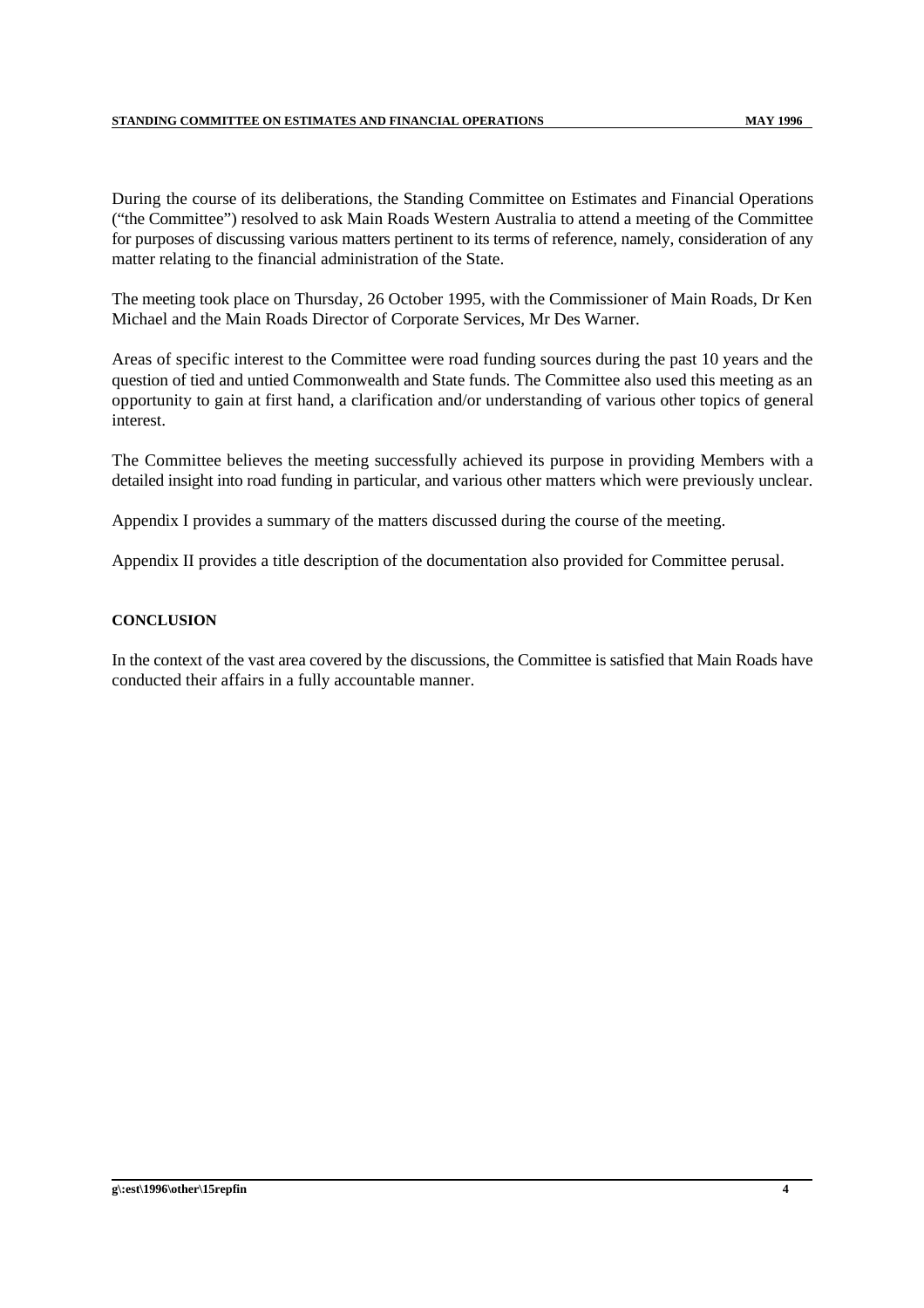# **APPENDIX I**

### **OUTLINE OF AREAS COVERED DURING THE COURSE OF THE MEETING**

- 1. Receipts by fund source over the years 1984-85 to 1994-95.
- 2. Road expenditure by fund source and program for the years 1992-93 to 1994-95.
- 3. Commonwealth fund breakdown and overall State funds allocation.
- 4. Actual road expenditure by category over the period 1984-85 to 1993-94.
- 5. Total expenditure by Main Roads WA in the Gascoyne, Kimberley and Pilbara regions.
- 6. Changes in funding patterns over the last 10 years.
- 7. Commonwealth funding tied, specific purpose funds.
- 8. Commonwealth funding untied funds.
- 9. Fuel levy, motor vehicle licence fees, property rentals, provision of services to other bodies (sundry debtors) and surplus property and land reserves - other sources of State funds.
- 10. Plant fleet management internal hiring and charging.
- 11. Loan borrowings a further source of State funds.
- 12. Natural disaster relief funding.
- 13. Financial Assistance Grants / Commonwealth Grants Commission funding, method of determining allocation and formula used.
- 14. Treasury's involvement with Commonwealth funding formula.
- 15. Recent falls in direct Commonwealth funding.
- 16. State initiatives for road funding joint contributions with mining company's.
- 17. Debtors.
- 18. Road maintenance and asset replacement.
- 19. Congestion management and arterial network.
- 20. Road surface problems experienced with southern extension to freeway.
- 21. Road maintenance and improvement major replacement V's patchwork repairs.
- 22. Performance indicators.
- 23. Suggested enhancements to funding explanations provided in budgetary process.
- 24. Anomalies between Commonwealth funding asked for and funding actually received explanations.
- 25. Northern by-pass (extension of Orrong Road, Burswood Bridge and the Northbridge Tunnel) traffic flow, method used to estimate traffic flow, tunnel V's trench.
- 26. Work undertaken by contractors specific examples, percentage of work contracted out, quality and monitoring of work undertaken, Committee request to Main Roads to provide supplementary information on contractor performance and price blow outs, provision to Committee of sample contract.
- 27. Concerns over non-payment by contractors to sub-contractors for services provided.
- 28. Overtaking lanes.
- 29. Black spots.
- 30. By-passing towns.
- 31. Community surveys.
- 32. Horsman submission.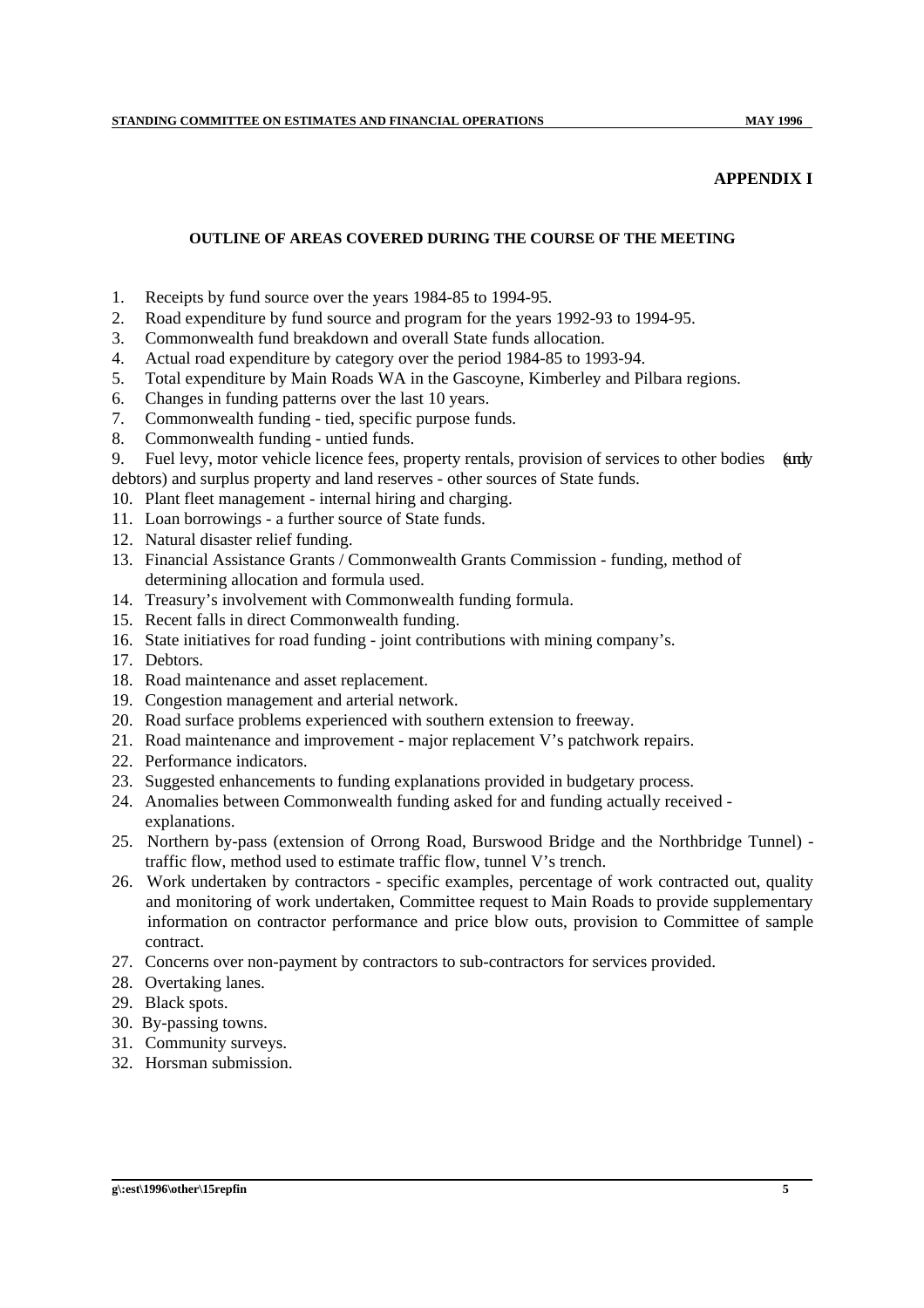#### **APPENDIX II**

### **MATERIAL PROVIDED FOR COMMITTEE PERUSAL**

- 1. Western Australia Sources of Funds for Roads 1984/85 1994/95 (table).
- 2. Road Expenditure by Fund Source and Program 1992/93 1994/95 (table).
- 3. Actual Road Expenditure 1984/85 1993/94 (table).
- 4. Effect of Pavement Life on Asset Consumption (table and narrative).
- 5. Projected Asset Replacement Needs 1989 to 2069 (bar chart).
- 6. Forecast Asset Replacement Costs for Declared Roads 5 year period ending June 1994 and June 1999 (table).
- 7. Effect of Changes in Asset Life on Replacement Costs 1989/90 to 1998/99 (table).
- 8. Comparison of Asset Replacement Study (ARS) and NIMPAC Results (graph and narrative).
- 9. Ageing Road Network WA (bar chart).
- 10. Ageing Rural Road Network WA Sealed Highways and Main Roads (graph).
- 11. Ageing Rural Road Network WA Sealed Highways, Main Roads and Secondary Roads (graph).
- 12. Ageing Road Network WA Sealed Highways and Main Roads Post Road Classification Review (graph).
- 13. Ageing Rural Road Network WA Sealed Highways and Main Roads Post Road Classification Review (graph).
- 14. Traffic Model (model and narrative).
- 15. Number of Contracts Completed 1992/93 to December 1995 (table and narrative).
- 16. Details of contract conditions used by Main Roads (narrative).
- 17. Road Widening and Reconstruction Great Eastern Highway Cunderdin to Tammin information for tenderers (narrative).
- 18. Road Widening and Reconstruction Great Eastern Highway Cunderdin to Tammin schedule of rates (narrative).
- 19. Road Widening and Reconstruction Great Eastern Highway Cunderdin to Tammin technical specification, quality system specification (narrative).
- 20. Road Widening and Reconstruction Great Eastern Highway Cunderdin to Tammin (drawings).